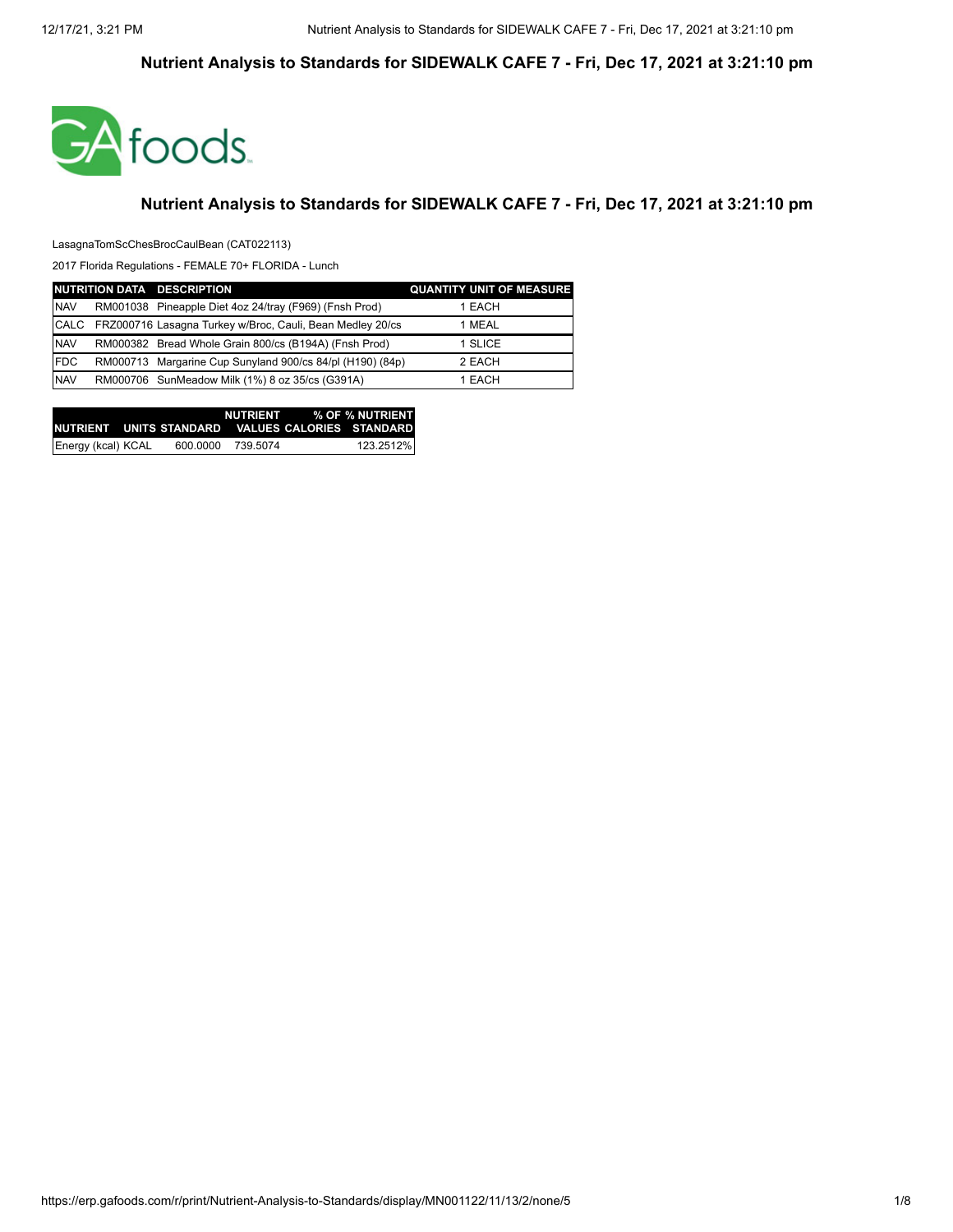

Hamburger Mash Pot Carrots (CAT018352)

|            | NUTRITION DATA DESCRIPTION                             | <b>QUANTITY UNIT OF MEASURE</b> |
|------------|--------------------------------------------------------|---------------------------------|
| <b>NAV</b> | RM000183 Juice Orange 4oz 70/cs (D351)                 | 1 EACH                          |
|            | CALC FRZ000712 Hamburger w/Mash Potatoes/Carrots 20/cs | 1 MEAL                          |
| <b>NAV</b> | RM000375 Bun Whole Grain 400/cs (B180A) (Fnsh Prod)    | 1 EACH                          |
| <b>NAV</b> | RM000706 SunMeadow Milk (1%) 8 oz 35/cs (G391A)        | 1 EACH                          |

|                    |          |          | NUTRIENT % OF % NUTRIENT<br>INUTRIENT UNITS STANDARD VALUES CALORIES STANDARDI |
|--------------------|----------|----------|--------------------------------------------------------------------------------|
| Energy (kcal) KCAL | 600.0000 | 634.5547 | 105.7591%                                                                      |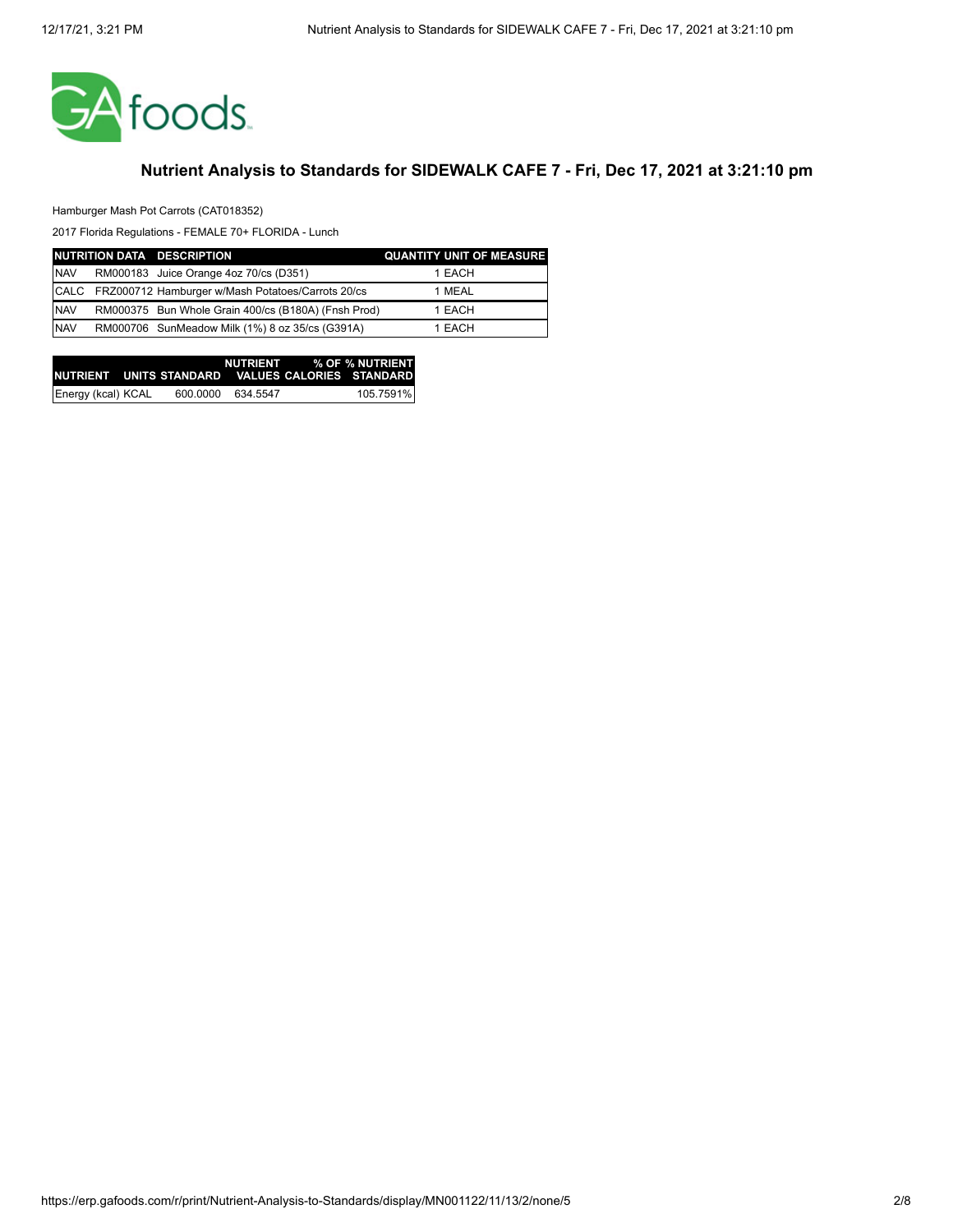

SesameChickBrocolliCauliflRPep (CAT019881)

|             | NUTRITION DATA DESCRIPTION                                | <b>QUANTITY UNIT OF MEASURE</b> |
|-------------|-----------------------------------------------------------|---------------------------------|
| <b>CALC</b> | FRZ000076 Sesame Chicken/Broc/Carrot/Caul 20/cs (M462)    | 1 EACH                          |
| <b>NAV</b>  | RM000382 Bread Whole Grain 800/cs (B194A) (Fnsh Prod)     | 1 EACH                          |
| <b>FDC</b>  | RM000713 Margarine Cup Sunyland 900/cs 84/pl (H190) (84p) | 2 EACH                          |
| <b>NAV</b>  | RM000706 SunMeadow Milk (1%) 8 oz 35/cs (G391A)           | 1 EACH                          |
| <b>NAV</b>  | RM002361 Raisins 1oz 144/cs                               | 1 EACH                          |

|                    |          |          | NUTRIENT % OF % NUTRIENT                            |
|--------------------|----------|----------|-----------------------------------------------------|
|                    |          |          | INUTRIENT UNITS STANDARD VALUES CALORIES STANDARD I |
| Energy (kcal) KCAL | 600.0000 | 564.5987 | 94.0998%                                            |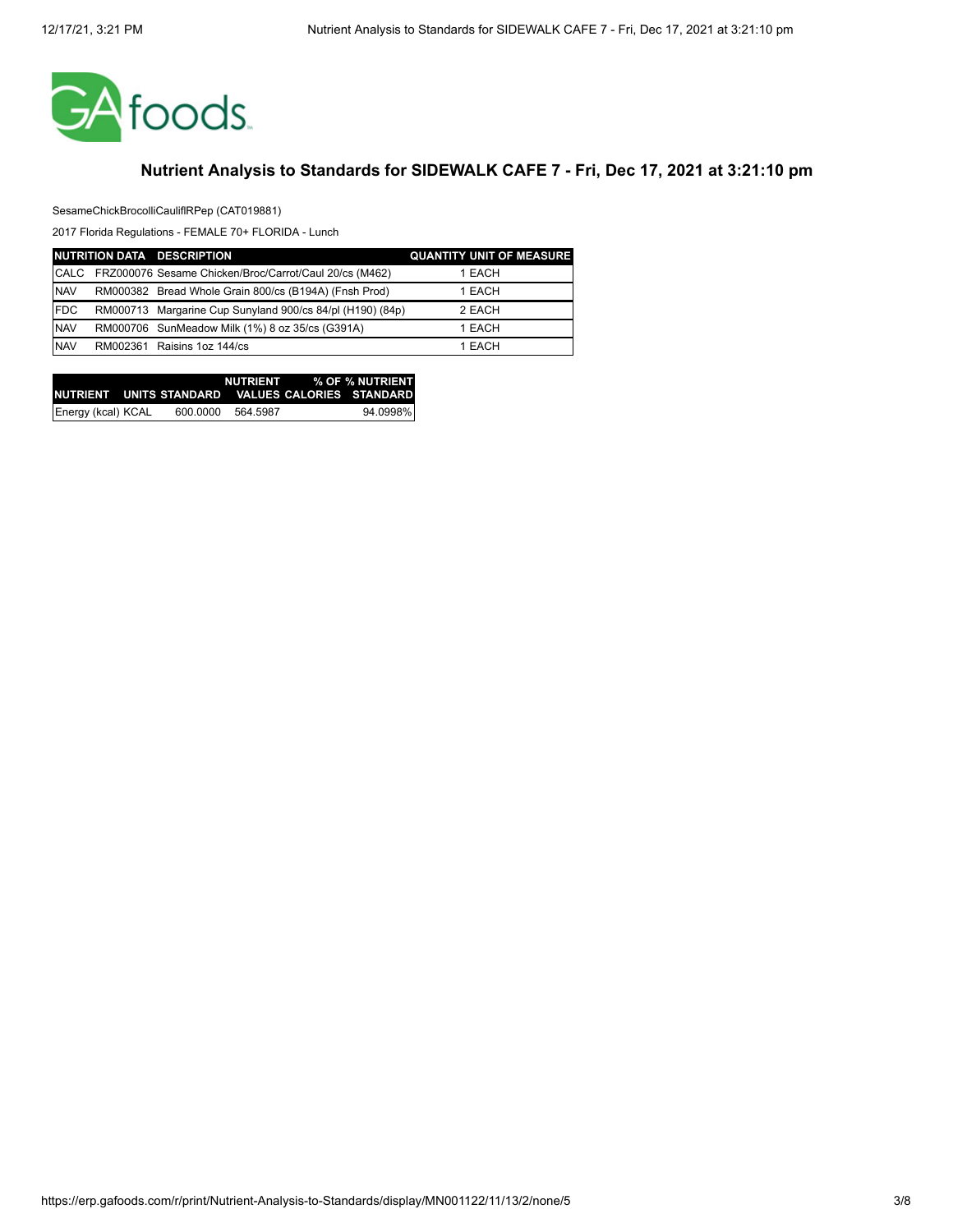

Seafood Gumbo (CAT024852)

|             | NUTRITION DATA DESCRIPTION                                  | <b>QUANTITY UNIT OF MEASURE</b> |
|-------------|-------------------------------------------------------------|---------------------------------|
| <b>NAV</b>  | RM000179 Juice Grape 4oz 70/cs (D321)                       | 1 EACH                          |
| <b>CALC</b> | FRZ000865 Fish Filet/ Seafood Sauce w/Bro Rice & Corn 20/cs | 1 EACH                          |
| <b>NAV</b>  | RM000378 Bread White 900/cs (B190A) (Fnsh Prod)             | 1 EACH                          |
| <b>FDC</b>  | RM000713 Margarine Cup Sunyland 900/cs 84/pl (H190) (84p)   | 2 EACH                          |
| <b>NAV</b>  | RM000706 SunMeadow Milk (1%) 8 oz 35/cs (G391A)             | 1 EACH                          |

|                    |          |          | NUTRIENT % OF % NUTRIENT                           |
|--------------------|----------|----------|----------------------------------------------------|
|                    |          |          | INUTRIENT UNITS STANDARD VALUES CALORIES STANDARD. |
| Energy (kcal) KCAL | 600.0000 | 756.2671 | 126.0445%                                          |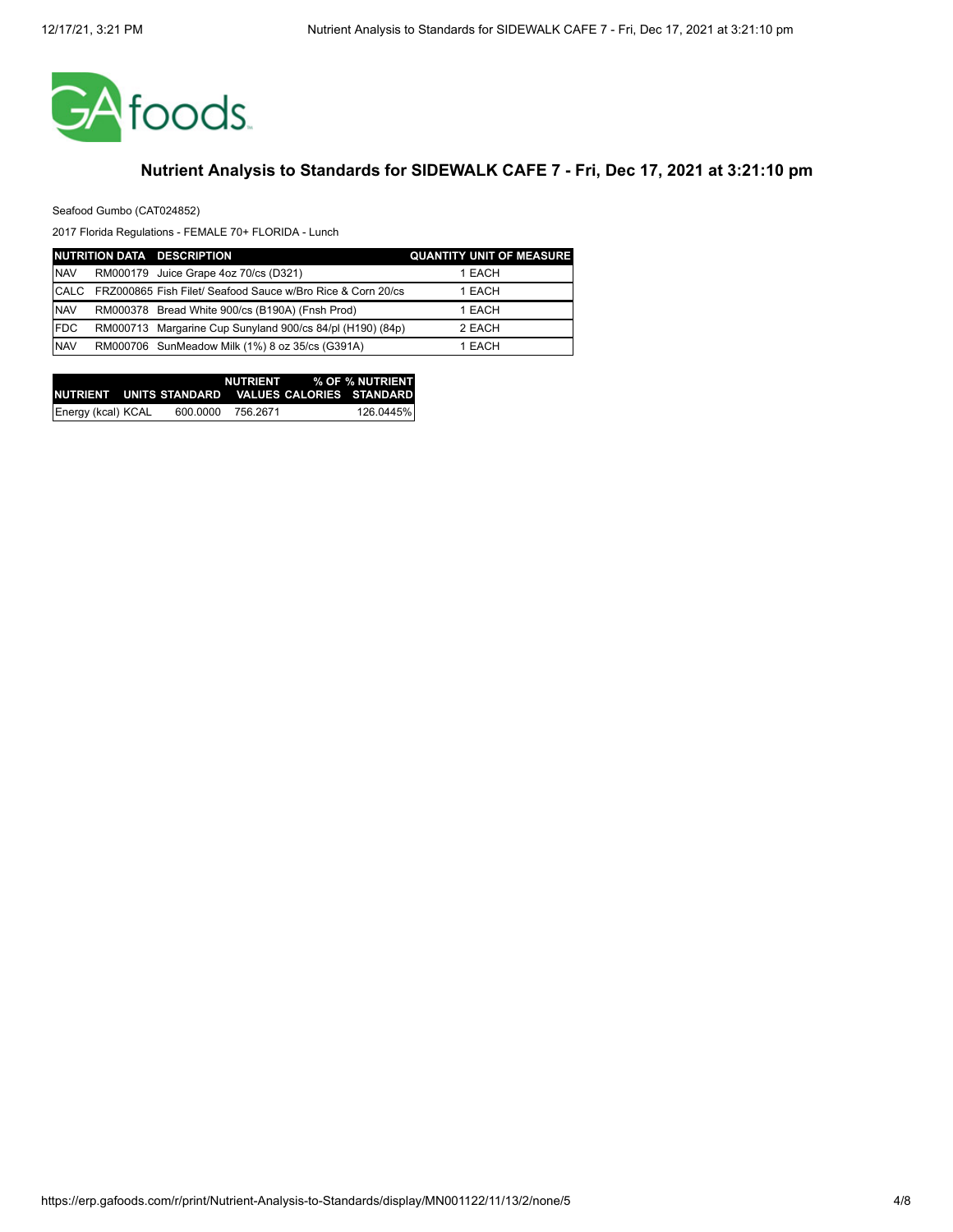

RstVealSageMustRedPotMBSquash (CAT022118)

|             | NUTRITION DATA DESCRIPTION                                        | <b>QUANTITY UNIT OF MEASURE</b> |
|-------------|-------------------------------------------------------------------|---------------------------------|
|             | CALC FRZ000725 Veal Chop, Must Sqe Sce, Pot, Mshd Butternut 20/cs | 1 EACH                          |
| <b>IFDC</b> | RM000713 Margarine Cup Sunyland 900/cs 84/pl (H190) (84p)         | 1 EACH                          |
| <b>NAV</b>  | RM000382 Bread Whole Grain 800/cs (B194A) (Fnsh Prod)             | 1 SLICE                         |
| <b>NAV</b>  | RM000706 SunMeadow Milk (1%) 8 oz 35/cs (G391A)                   | 1 EACH                          |

|                    |          |          | NUTRIENT % OF % NUTRIENT<br>INUTRIENT UNITS STANDARD VALUES CALORIES STANDARD I |
|--------------------|----------|----------|---------------------------------------------------------------------------------|
| Energy (kcal) KCAL | 600.0000 | 682.0241 | 113.6707%                                                                       |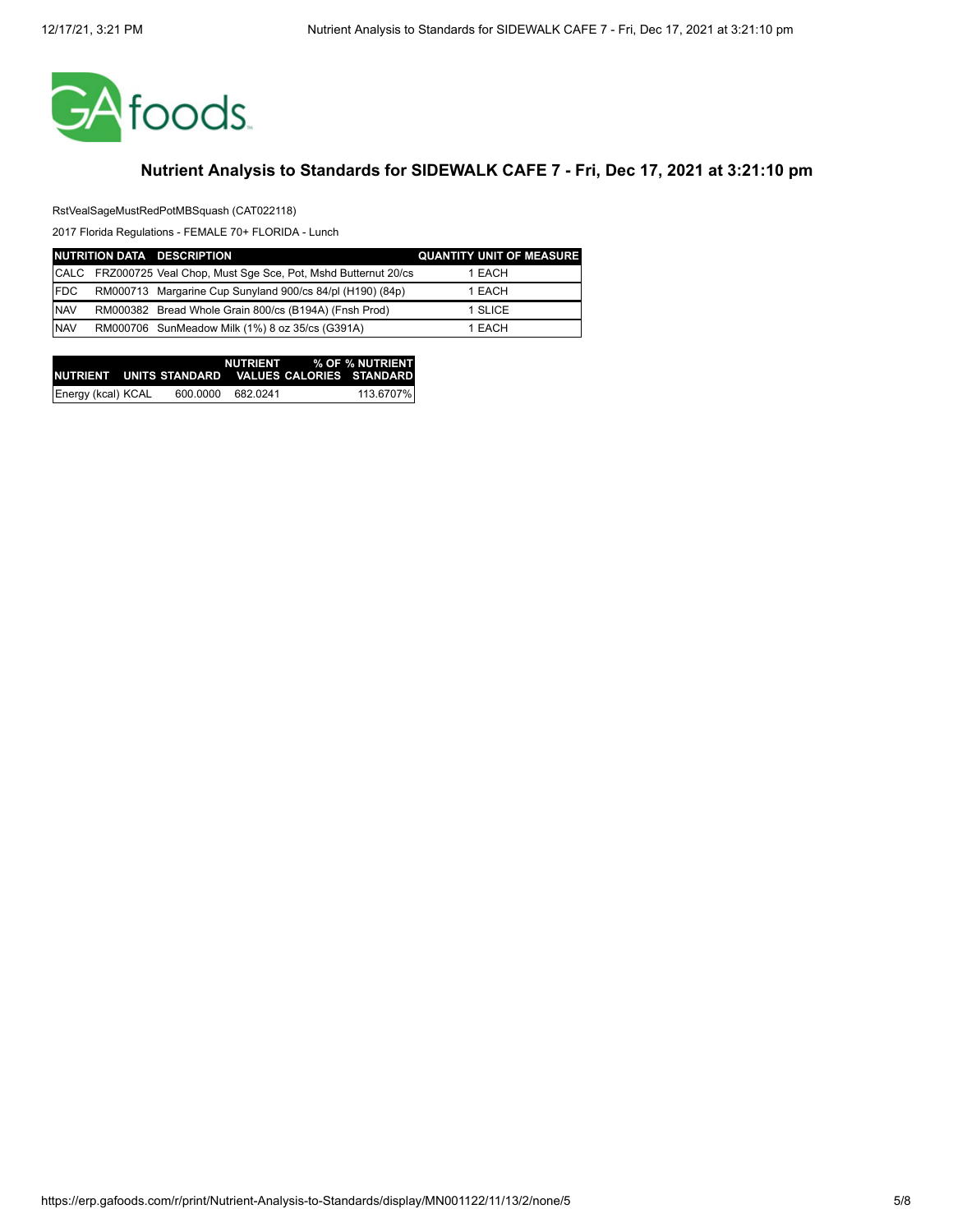

#### ChixMarsalPotOnionSoufSpinMush (CAT018328)

|             | NUTRITION DATA DESCRIPTION                                   | <b>QUANTITY UNIT OF MEASURE</b> |
|-------------|--------------------------------------------------------------|---------------------------------|
| <b>NAV</b>  | RM000176 Juice Orange/Pineapple 4oz Cup 96/cs (D311)         | 1 EACH                          |
| <b>CALC</b> | FRZ000711 Chicken Marsala Butternut Squash&Green Beans 20/cs | 1 EACH                          |
| <b>NAV</b>  | RM000382 Bread Whole Grain 800/cs (B194A) (Fnsh Prod)        | 1 EACH                          |
| <b>FDC</b>  | RM000713 Margarine Cup Sunyland 900/cs 84/pl (H190) (84p)    | 1 EACH                          |
| <b>NAV</b>  | RM000706 SunMeadow Milk (1%) 8 oz 35/cs (G391A)              | 1 EACH                          |
| <b>FDC</b>  | RM002526 COOKIE, MOON PIE VANILLA 1 OZ IW SHELF STABLE MINI  | 1 EACH                          |

|                    |          |          | NUTRIENT % OF % NUTRIENT                           |
|--------------------|----------|----------|----------------------------------------------------|
|                    |          |          | INUTRIENT UNITS STANDARD VALUES CALORIES STANDARDI |
| Energy (kcal) KCAL | 600.0000 | 726.2744 | 121.0457%                                          |